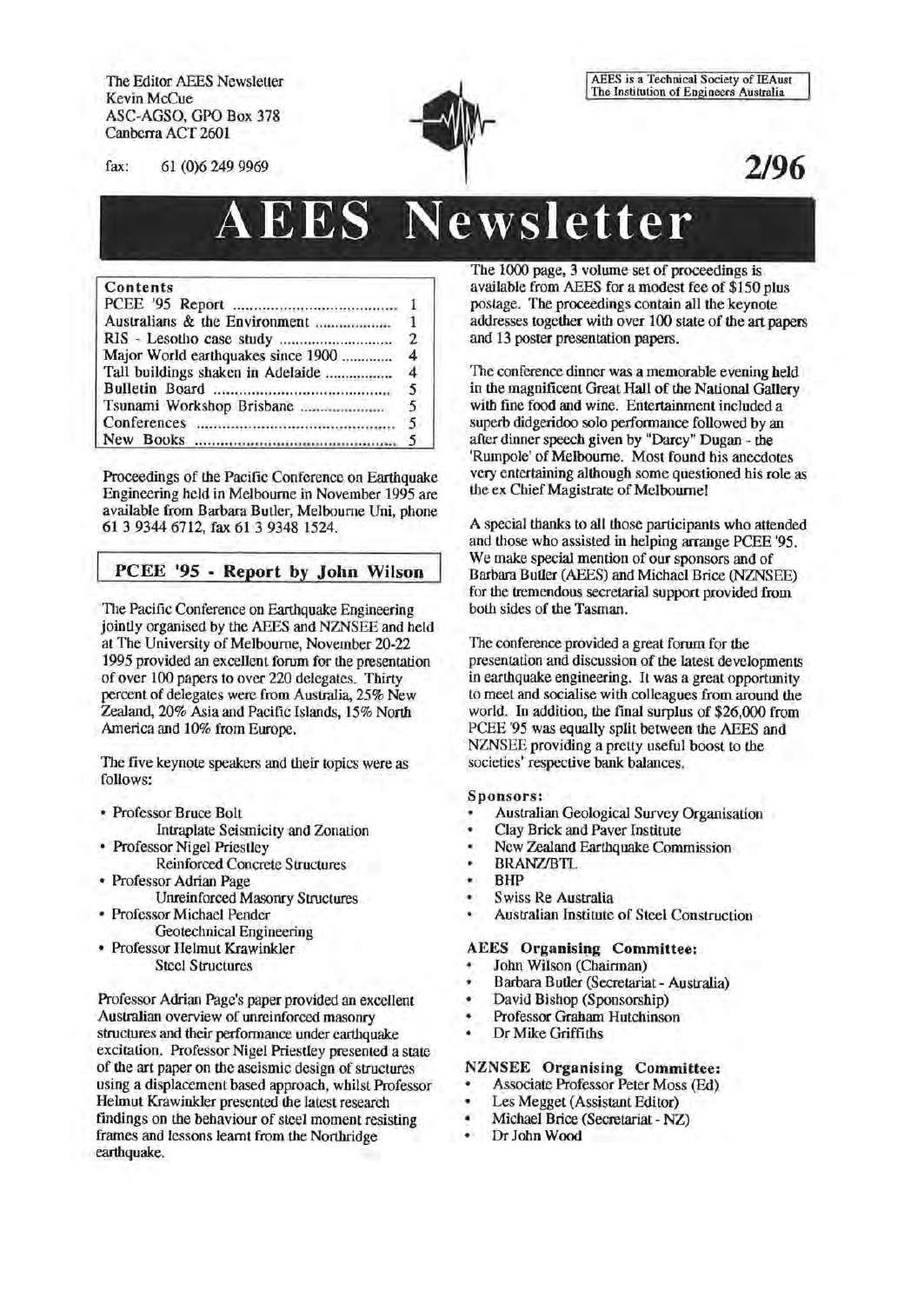Australians & the Environment - Australian Bureau of Statistics June 1996 No 4601.0 (pp 409) A review bv Charles Bubb

This is a brief review of the ABS publication solely from the Earthquake Engineering point of view. The introduction says it is intended to be a statistical source book for the general public interested in the environment, and has been designed to complement the 1996 State of the Environment Report for Australia.

It uses the Population Environment Process framework to represent 'how the economy and the population interact with the stock of natural assets and natural processes.'

There are four parts to the document and our interest is focussed on Part 2 chapter 4 - Impacts of Natural Events. This chapter has only one section 4.1 which focuses on the impact of natural events such as drought, bushfires, floods, cyclones, severe storms and earthquakes.

Table 4.1.1 provides a summary of the risk of natural hazards occurring in Australia. Earthquakes are listed under Geological hazards as compared to Meteorological or Biological hazards. They are further listed as - 'once-per-decade' as opposed to landslides - occasional, tsunamis - rare and volcanoes never (perhaps we should say hardly ever in view of Mt Schank in SA).

The Australian Hazard areas are given in a small but clear colour reproduction of the familiar poster Australia's Natural Hazard Zones produced by the Natural Disasters Organisation now known as Emergency Management Australia. Earthquakes are listed under Geological Hazards on p117 and the text is so short (approx 250 words) that it is reproduced in full as follows:-

*Earthquakes in Australia are infrequent. This is because Australia is located away from the margins of the plates of the Earth's crust, where 95% of earthquakes occur. As can be seen from Figure 4.1.13 (sadly this figure has been omitted* - *Ed) the western and central parts of Australia are the most active earthquake zones. Many of the stronger earthquakes that have occurred in Australia have been in unpopulated regions where little damage has resulted. In contrast, earthquakes in built up areas such as Meckering and Newcastle have caused significant damage and disruption. Table 4.1.13 also shows the costs of major earthquakes since 1967. As with floods, there was significant damage that was not covered by insurance. The Newcastle earthquake in 1989 revealed that, although Australia is a low risk country for earthquakes, a lethal earthquake can occur, and that there is a strong correlation between geological conditions and potential for damage. This can be expected to result in improved building codes and practices and more intensive monitoring of seismic activity. More detailed understanding of* 

*geological conditions beneath population centres would provide more accurate indication of the seismic risks. There is also the need to include long term consequences in emergency management planning.* 

Now as everyone knows I do regard Australia as a 'low risk country for earthquakes' by World standards but I suggest that the brevity of this item is underdoing it a bit, even for Australia. There is no reference to Earthquake Engineering or Seismology and none to the recording of strong ground motion from Australian earthquakes.

The only other mention of earthquakes is in Chapter 2 Environmental Pressures on Individuals - Natural Events. Table 2.2.1 lists major natural disasters since 1900, Australia and the World. For Australia only Newcastle is listed as an earthquake event with 13 lives lost. For the rest of the World, 10 earthquakes are listed with Tang Shan China being the worst with 655 000 lives lost. To keep it in perspective floods in Northern China in July 1959 are said to have cost 2 000 000 lives lost.

Table 2.2.2 lists impacts on individuals of selected natural disasters in Australia. The selection criterion is from 1967 only and is limited to those causing at least 3 deaths and 20 injuries. Both Meckering 1968 and Newcastle 1989 earthquakes are listed.

The cost of earthquakes in Australia is listed in table 4.1.13 and in this table Cadoux 1979 and Cessnock 1994 earthquakes are added. This table gives the magnitude as a single figure (rounded up) which thus increases Newcastle from magnitude 5.6 (which is given correctly on p 117) to magnitude 6 which is significantly greater and therefore incorrect. This should be corrected in the next edition. Some would also query the total damage cost of \$4080M given for the Newcastle event.

Earthquakes are listed as the only geological hazard in this chapter 4. There is no mention of landslides, which do cause significant problems and are likely to cause more, no mention of potential damage from building on expansive or reactive soils which can have considerable economic costs. These items should also be included in the next edition. I am not sure whose business it is but there is no reference to impact craters either.

The ABS welcomes feedback from users. Comments should be sent to: The Director, Environment and Energy Statistics Section, ABS, PO Box 10 Belconnen ACT 2616.

Please let us all contribute feedback to make the next edition better reflect the true (correct) balance of earthquakes as a natural hazard in Australia.

*Charles*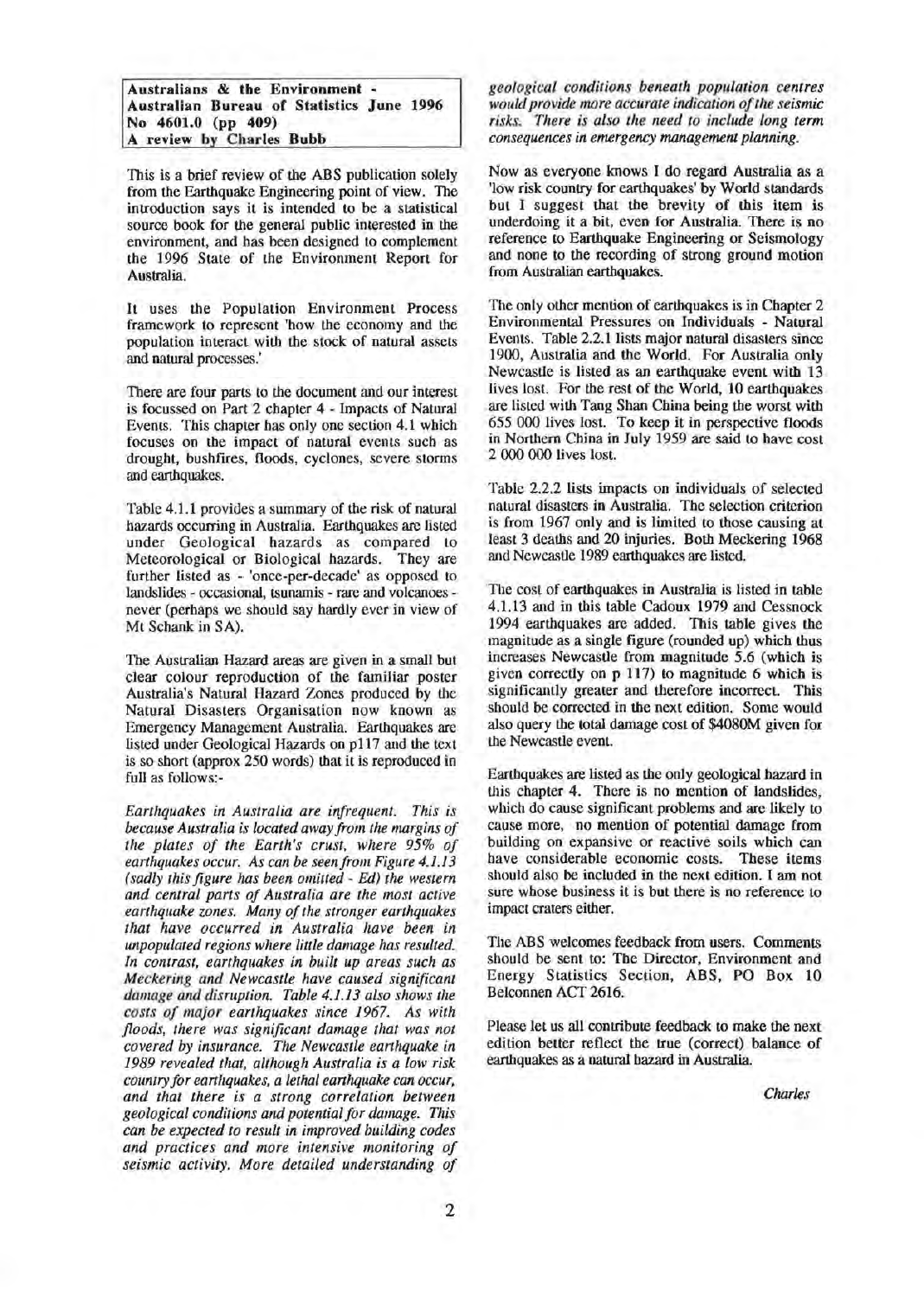# **Reservoir Induced eismicity** - **Lesotho Africa**

Extracts from: Lesotho Highlands Development Authority press release www page: http://stargate.gov.za/dwaf/dwaf/projects /lhwp/pres1902.html

In February 1996, the LHDA requested a technical assessment of seismic activity at Mapeleng near the Katse reservoir.

Mr Gary Gibson Director of the Seismology Research Centre of the Royal Melbourne Institute of Technology, Australia and Dr. Alfred Hendron Jr. Professor Emeritus of Civil Engineering at the University of Illinois, USA, were invited to conduct this technical assessment and advise the LHDA on what action to take in light of the seismic activity. The two independent experts were requested to comment on sensational scenarios of catastrophe implied in recent newspaper articles where the cracks manifested at Mapeleng were purported to indicate that the situation could be similar to the cracks preceding the Vaiont Dam disaster in Italy of October 1963 where a rockslide into the reservoir generated a wave which killed 2000 people.

They undertook a field inspection of the 1.5 kilometre long cracking pattern and the structures in the Mapeleng village.

They also reviewed the project documents related to the design earthquakes and reservoir induced earthquakes considered prior to design as well as recent background microseismic measurements before impounding and after impounding at Katse.

They reaffirmed that before the final design of Katse Dam, Lesotho Highlands Consultants (LHC) wrote a Seismic Risk Assessment for Katse Dam and Reservoir in November of 1988. In this report LHC gave the basis for the selection of the maximum credible earthquake for design of the dam. It was a magnitude 6.5 earthquake at an epicentral distance of 20 km which would produce maximum horizontal bedrock acceleration at the dam foundation of 0.3g. It is considered that this report was well done, adequately researched, and that the maximum credible earthquake motion selected was and still is appropriately conservative for the design of Katse Dam even after accounting for recent events.

The 1988 LHC report also indicated that reservoir induced earthquakes could possibly occur, taking into account the height of Katse Dam and the volume of the reservoir as compared with other reservoirs. It was specifically stated that magnitudes of events observed could be about the same as those of nearby Hendrik Verwoerd (now called Gariep) Reservoir where magnitudes of reservoir induced events ranged to ML 2.0. The Gariep Reservoir has about 2 times the volume of the maximum Katse Reservoir.

LHC had recommended that a seismograph network be installed around the reservoir to monitor background microseismic activity for background information prior to impounding and during impounding of the reservoir. LHDA acted on this recommendation and contracted this task to the Council for Geoscience, Geological Survey, Republic of South Africa. The seismograph network has recorded a low level of earthquake activity over the past four years before reservoir filling, including an event of magnitude 3.8, 50 km south-east of Maseru, on the 31 of July 1993.

Since Katse Reservoir filling commenced in October a series of microearthquakes has occurred near ' Mapeleng village adjacent to the east side of the reservoir about 5km upstream of the dam. The largest of these earthquakes occurred on the 3rd of January 1996 and was of Richter magnitude 2.5. Events of this magnitude are very common and they can only be felt by people within a few kilometres. None of the recent events have been felt at Katse Dam or at other villages. However, they have been heard and felt strongly at Mapeleng village and structural damage to homes has been observed. In addition to the microseismic activity, a series of tension cracks has opened for a distance of about 1km along a preexisting fracture or shear zone which passes through the village. Four springs have dried up and one recharged to about one-half its original flow in January, 1996. LHDA has provided a new water supply to the village.

Both Dr Hendron and Mr Gibson conclude that the damage to rockery walls of the houses at Mapeleng village are both a direct effect of a bedrock crack crossing a house and the accumulated effects of repeated ground vibrations from multiple tremors. The most likely safety hazard for villagers is related to inward collapse or partial collapse for those houses with the most poorly built walls. They have reconunended that LHDA provide appropriate temporary housing or reinforce existing structures as required because the most likely hazard is local collapse of rockery walls due to shaking. This is not because the shaking is so intense but because some of the rock walls are marginally stable.

They have concluded that the cracking pattem is definitely associated with movements in a pre-existing fracture zone which has been re-activated by the reservoir impoundment. A study of the chronology of microearthquakes and rises in reservoir levels indicates that the events were reservoir induced.

There is no evidence associated with either the observed cracks or the geology which would indicate that the whole village or any large rock mass near the reservoir is in imminent danger of sliding into the reservoir as happened at Vaiont, Italy, in October of 1963. Dr. Hendron studied the Vaiont slide for 10 years for the U.S. Army corps of Engineers and British Columbia Hydro. It is his opinion after inspecting the cracks and geology at Mapeleng that there is no similarity between the present situation at Mapeleng and the situation at Vaiont before failure.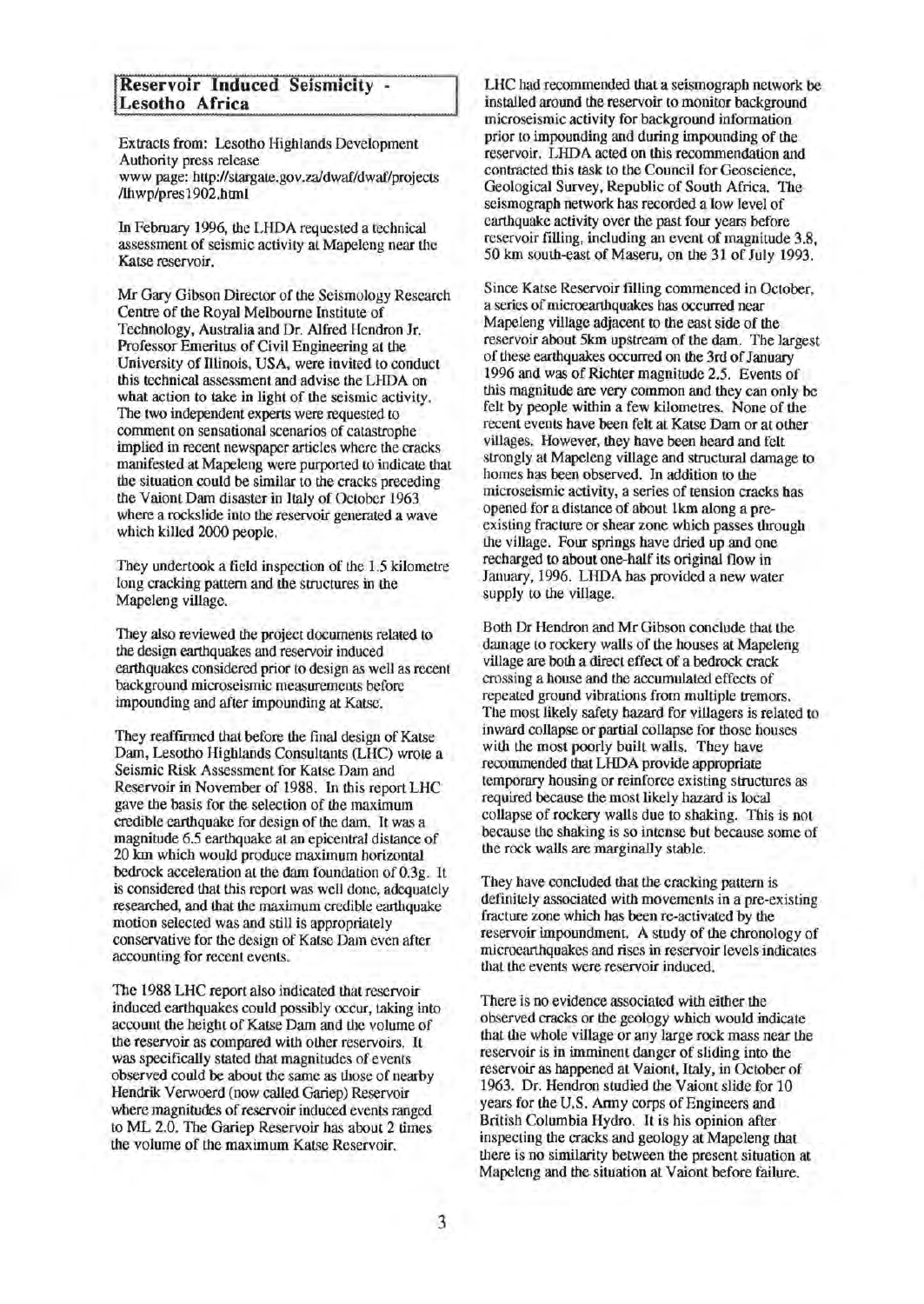They have also indicated that the recent events give no cause to cbange the design earthquake for Katse Dam. The closest earthquakes on record in the area are the Koftiefontein (1912) and the Zastron (1957) earthquakes of magnitude 6.0 and 5.5 respectively. The maximum credible earthquake of 6.5 chosen within 20km of Katse is deemed adequately conservative for the design of Katse Dam as concluded in the comprehensive LHC Report of 1988. They have also indicated that the recent events give no cause to restrict filling the reservoir as long as the local problems at Mapeleng are remedied.

Thus far the magnitudes of reservoir induced earthquakes due to the Katse impoundment are not unusual as compared to similar events recorded at almost 200 reservoirs around the world. These events are small and shallow and that is why they have only been felt at Mapeleng. The most unusual aspect of the behaviour at Katse reservoir is the development of the cracks at Mapeleng. No other cases are known where surface ruptures have been caused by such small reservoir induced earthquakes. The village of Mapeleng thus needs special aid because it, by chance, just happens to be located where the small shallow earthquakes are occurring.

It is probable that the reservoir induced microearthquake activity will continue as the reservotr fills and may continue for sometime thereafter. The activity may also not remain restricted to Mapeleng.

A shallow magnitude 4.0 to 4.5 earthquake cannot be ruled out as filling progresses. There is no evidence from the activity that has occurred to date which would suggest that a deep seated earthquake is imminent. The microearthquakes and cracking are both near surface phenomena.

When compared with the active areas around the world, Lesotho bas a low rate of earthquake activity. The rate has been low over the past hundred years, and there is no reason to suggest that this will change in the foreseeable future.

#### The Consultants:

• Mr Gary Gibson bas experience in the measurement and interpretation of natural tectonic earthquakes and reservoir induced earthquakes for more than 60 reservoirs in Australia and for man-made reservoirs in Nepal, Thailand, Laos, Papua New Guinea, Indonesia, Fiji and China.

• Dr. Hendron has been a Consultant for the US Bureau of Reclamation on the evaluation of both embankment and concrete dams for earthquakes motions. The most notable case being a revaluation of Hoover Dam for update earthquake motions. He has also served as an independent international consultant on dams and reservoirs in seismic areas such as Chile, Colombia, Venezuela, Papua New Guinea, Jordan, Israel, Alaska, New Zealand, Morocco and Egypt which included being a panel member for re-evaluation of the High Aswan Dam for earthquakes. Dr. Hendron is also chairman of the Panel of Engineering Experts for the Lesotho Highlands Water

Project, which is required and supported by the World Bank.

# I AEES members at the WCEE

At least two AEES members are attending the World Conference on Earthquake Engineering, Kevin McCue as Australian National Delegate to the IAEE for the second and last time, and Gary Gibson (Hon Sec) who has been invited to present one of the few oral papers. The format has changed with the emphasis on poster presentations (90%), with a few keynote and invited oral presentations (10%).

The NZNSEE will be bidding to host the next WCEE in Auckland New Zealand in the year 2000 and AEES delegates will give them our full support.

Number of earthquakes per year, magnitude 7.0 or greater 1900 - 1995

People often ask whether earthquakes have increased in frequency this century - make up your own minds with the aid of this table (one measure) reproduced from the NZNSEE Bulletin Vol29 No 1, March 1996, p 63 (with permission)

| 1900 | 13 | 1935 | 24 | 1970 | 29 |
|------|----|------|----|------|----|
| 1901 | 14 | 1936 | 21 | 1971 | 23 |
| 1902 | 8  | 1937 | 22 | 1972 | 20 |
| 1903 | 10 | 1938 | 26 | 1973 | 16 |
| 1904 | 16 | 1939 | 21 | 1974 | 21 |
| 1905 | 26 | 1940 | 23 | 1975 | 21 |
| 1906 | 32 | 1941 | 24 | 1976 | 25 |
| 1907 | 27 | 1942 | 27 | 1977 | 16 |
| 1908 | 18 | 1943 | 41 | 1978 | 18 |
| 1909 | 32 | 1944 | 31 | 1979 | 15 |
| 1910 | 36 | 1945 | 27 | 1980 | 18 |
| 1911 | 24 | 1946 | 35 | 1981 | 14 |
| 1912 | 22 | 1947 | 26 | 1982 | 10 |
| 1913 | 23 | 1948 | 28 | 1983 | 15 |
| 1914 | 22 | 1949 | 36 | 1984 | 8  |
| 1915 | 18 | 1950 | 39 | 1985 | 15 |
| 1916 | 25 | 1951 | 21 | 1986 | 6  |
| 1917 | 21 | 1952 | 17 | 1987 | 11 |
| 1918 | 21 | 1953 | 22 | 1988 | 8  |
| 1919 | 14 | 1954 | 17 | 1989 | 7  |
| 1920 | 8  | 1955 | 19 | 1990 | 12 |
| 1921 | 11 | 1956 | 15 | 1991 | 11 |
| 1922 | 14 | 1957 | 34 | 1992 | 19 |
| 1923 | 23 | 1958 | 10 | 1993 | 16 |
| 1924 | 18 | 1959 | 15 | 1994 | 15 |
| 1925 | 17 | 1960 | 22 | 1995 | 17 |
| 1926 | 19 | 1961 | 18 |      |    |
| 1927 | 20 | 1962 | 15 |      |    |
| 1928 | 22 | 1963 | 20 |      |    |
| 1929 | 19 | 1964 | 15 |      |    |
| 1930 | 13 | 1965 | 22 |      |    |
| 1931 | 26 | 1966 | 19 |      |    |
| 1932 | 13 | 1967 | 16 |      |    |
| 1933 | 14 | 1968 | 30 |      |    |
| 1934 | 22 | 1969 | 27 |      |    |

Tota11900- 1994 = 1895 events; 20 per year on average. Note how infrequently the average happens and that the activity has been below average since 1976. The highest and lowest numbers appear bold.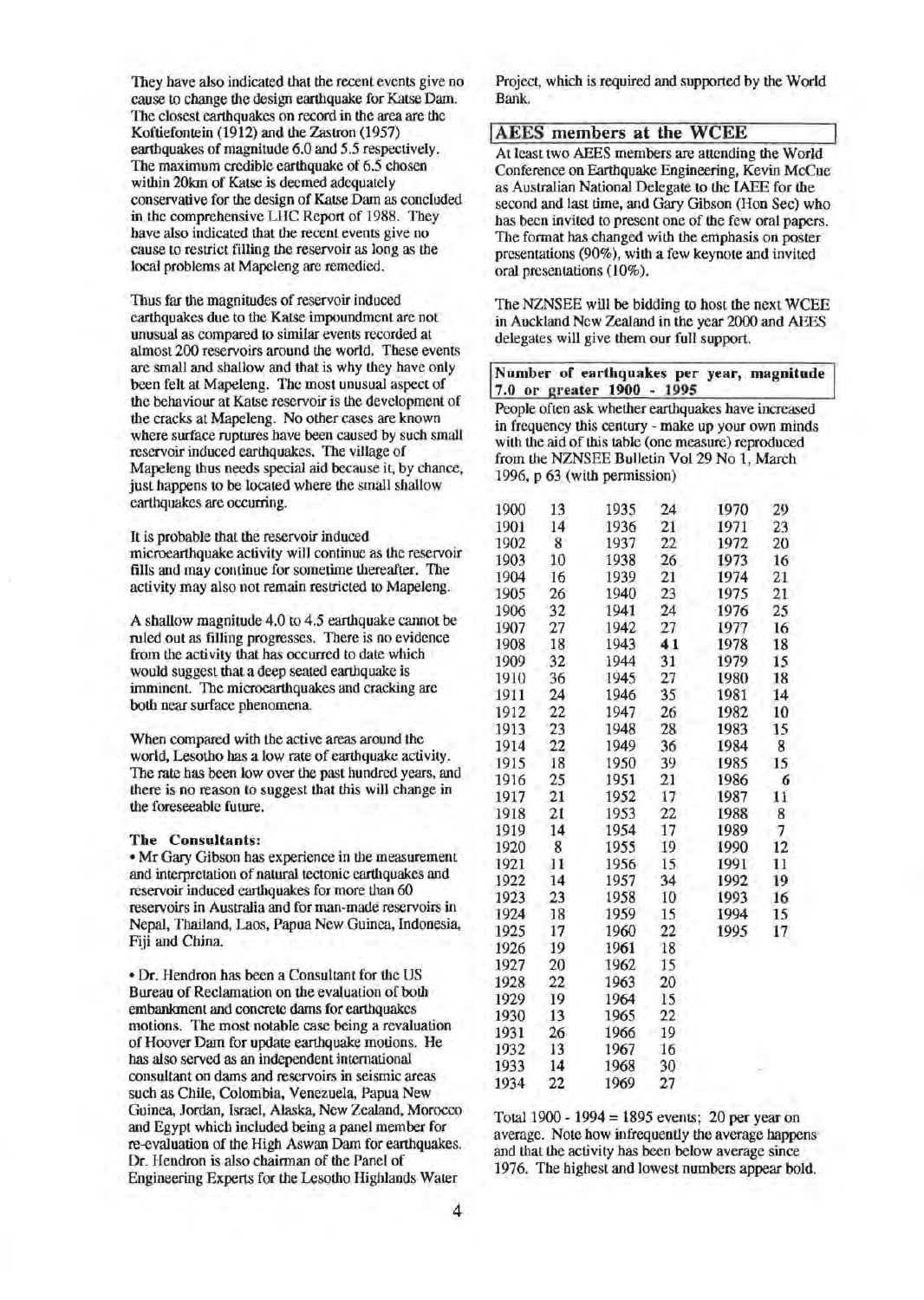Building vibration in Adelaide from the 1988 Tennant Creek earthquakes by David Love, Mines & Energy Dept South Australia

On the 22nd January 1988 three large earthquakes of magnitudes Ms 6.3, 6.4 and 6.7 occurred near Tennant Creek. The resulting fault scarp, damage to the gas pipeline, and aftershock activity are well documented, but it is perhaps less well known that these earthquakes were felt in multistorey buildings in Darwin, Cairns, and even Adelaide, which is 1800 km away.

Within minutes of the first event occurring, I began to receive calls from concerned people in Adelaide. This to me, as a fledgling seismologist was incredible and warranted further investigation while the trail was hot. A questionnaire was quickly produced and circulated through tall buildings, mainly in the city, but also some in the suburbs. Circulation was generally from the 8th floor upwards. There were approximately 300 returned forms plus a number of letters and phone calls. Unfortunately these replies were very unevenly spread and many floors unoccupied, making it difficult to draw clear conclusions. An unsupportive comment from an engineer, "won't be of much value" eventually saw the results go to the archives. Our earnest editor, ever on the lookout for more news brought it to the light of day again.

There were 47 buildings from which replies were received and 28 of these do not appear to have felt the events. Of the 19 where someone did feel the earthquake there were about 5 where it appeared that most people above the 7th floor had felt the movement. There were only a few buildings over 17 storeys, however of these it appears that some felt vibration in the middle storeys but not at the top.

This suggests a predominance of 1 second waves, either from the spectrum being emitted by the earthquake and attenuated, or to 1 second resonance in the surface geology under the city. Low level storeys were not polled to see if this phenomenon occurred also in lower buildings.

As far as I am aware, no buildings in Adelaide have any reasonable instrumentation for weak or strong motion monitoring. There are two basements containing old accelerometers recording to film, but these have not triggered since installation nearly 20 years ago. Given that minor to moderate damage has occurred in Adelaide 3 times in the last 150 years, it is hoped that this shortcoming will soon be rectified. Accelerographs installed on open ground in Adelaide in the last few years have already triggered during a couple of local events of magnitude ML 3.5 - 4.5.

# Quakes Bulletin Board by Russell Cuthbertson

The Queensland University Advanced Centre for Earthquake Studies (QUAKES) has set up an earthquake bulletin board designed primarily to improve communication and the exchange of ideas amongst seismologists working in the Australian-Oceania region. The board will also be of interest to researchers in the solid-earth geophysics and engineering fields who may have questions or comments relating to seismology.

Current subject beadings are :-Equipment, Software, Earthquake data and General, but these may change in the future should the need arise. While currently in its infancy it is hoped that with some new inputs this board will become a much used means of information exchange.

Access, using Netscape version 1 or higher, is via "http://shake2.earthsciences.uq.edu.aul-quakeslboard/. If you experience any problems with, or have any comments or suggestions relating to, the operation of this bulletin board contact Russell Cuthbertson (russell @earthsciences.uq.edu.au).

# Tsunami Workshop, AGU - Western Pacific Meeting, Brisbane, Australia by Col Lynam

A workshop dealing with tsunami hazard in the southeast Asian and western Pacific region has been organised for the Western Pacific AGU conference in July. The workshop is a cross disciplinary event for coastal engineers and tsunami researchers. It will also be of interest to counter disaster agencies and ocean tidal monitoring agencies.

Date:- Wednesday 24th July, 1996 - (1:30 -5:10 pm) Venue:- Room M7/8 at Southbank Convention centre

The agenda will address four areas of interest:

- 1. International visiting tsunami researchers "recent tsunami destruction, risk and awareness"
- 2. Australian governmental agencies and University research bodies -" Evidence of tsunamis on the Australian coastline"
- 3. Design problems for coastal engineering
- 4. Panel discussion on data collection and risk analysis

There will be a separate publication of abstracts and papers, collated by IEAust. Any persons wishing to attend the workshop must have AGU conference or a 1 day, Institution of Engineers, Australia (IEAust) workshop registration.

Contact Mr Col Lynam, QUAKES, Dept of Earth Sciences, University of Queensland, Queensland 4072 for more details Phone: 07 3365 3197 email: Iynam @earthsciences.uq.edu.au).